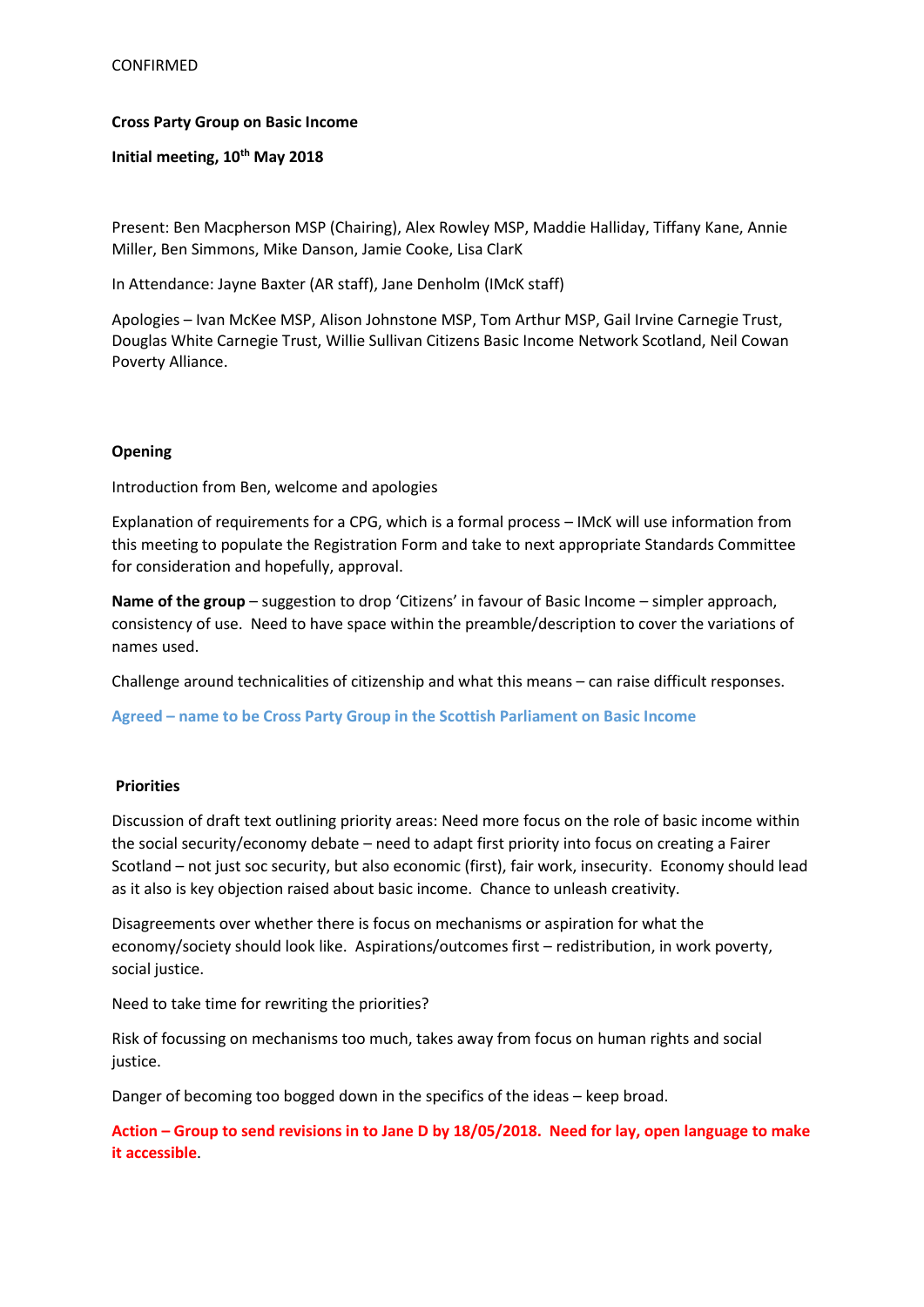## **Themes/Speakers**

Heriot Watt/UofE has received funding for workshops around basic income, aiming for challenging and debate – chance to contribute into work of CPG? 6 sessions with different speakers.

Fairly straight forward to provide speakers etc, CPG members can suggest as appropriate.

Themes critical more than speakers – speakers would make sense to follow on from identifying priorities.

**Agreed Initial Themes:**

- **Health**
- **Automation/Future of Work/AI**
- **BI as a human rights policy/Relationship with SDG**
- **Scottish Pilots**

### **Administration**

Election of Office Bearers

Co-Conveners – Ivan McKee MSP and Alex Rowley MSP (Agreed)

Secretariat – RSA and CBINS shared responsibility (Agreed)

Membership fee? Provides small fund for costs etc. Action - Co-Cos/Sec to decide on answer on costs and report back

Membership – keep LAs pilot group separate? Action - Send in list of starting members to Jane Denholm by 18/05/18 for discussion.

Potential invitees (Action – Ivan):

- CPAG
- Children in Scotland
- Engender
- Inclusion Scotland
- Scottish Human Rights Commission
- STUC
- Carers Group?
- Peoples Assembly

Future membership – to be approved by Co-Cos/Secs and shared with group

### **Meetings**

June, October, December – Action - Co-Cos to suggest dates

## **AOB**